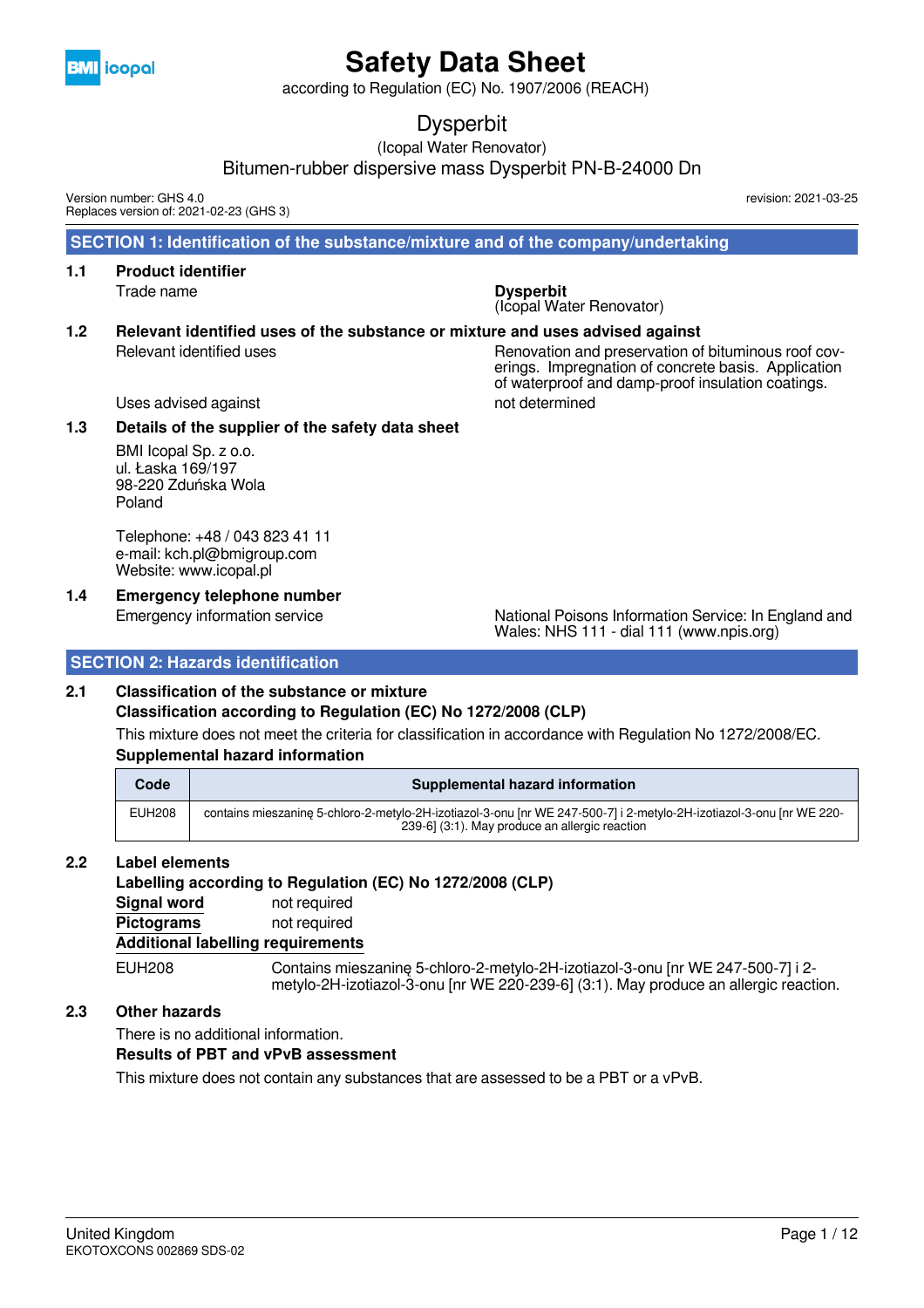

according to Regulation (EC) No. 1907/2006 (REACH)

Dysperbit

(Icopal Water Renovator)

Bitumen-rubber dispersive mass Dysperbit PN-B-24000 Dn

Version number: GHS 4.0 Replaces version of: 2021-02-23 (GHS 3) revision: 2021-03-25

### **SECTION 3: Composition/information on ingredients**

#### **3.2 Mixtures**

| <b>Name of substance</b>                                                                                   | <b>Identifier</b>                                                      | $wt\%$       | Classification acc. to 1272/<br>2008/EC                                                                                                                                                                       | <b>Notes</b>               |
|------------------------------------------------------------------------------------------------------------|------------------------------------------------------------------------|--------------|---------------------------------------------------------------------------------------------------------------------------------------------------------------------------------------------------------------|----------------------------|
| Asphalt                                                                                                    | CAS No<br>8052-42-4                                                    | $1 - < 30$   | not classified                                                                                                                                                                                                | <b>IOELV</b><br><b>OEL</b> |
|                                                                                                            | EC No<br>232-490-9                                                     |              |                                                                                                                                                                                                               |                            |
|                                                                                                            | REACH Reg. No<br>01-2119480172-44-xxxx                                 |              |                                                                                                                                                                                                               |                            |
| Asphalt, oxidized                                                                                          | CAS No<br>64742-93-4                                                   | $1 - < 30$   | not classified                                                                                                                                                                                                | <b>OEL</b>                 |
|                                                                                                            | EC No<br>265-196-4                                                     |              |                                                                                                                                                                                                               |                            |
|                                                                                                            | REACH Reg. No<br>01-2119498270-36-xxxx                                 |              |                                                                                                                                                                                                               |                            |
| reaction mass of: 5-chloro-2-<br>methyl-4-isothiazolin-3-one and<br>2-methyl-2H -isothiazol-3-one<br>(3:1) | CAS No<br>55965-84-9<br>EC No<br>911-418-6<br>Index No<br>613-167-00-5 | $0 - 0.0015$ | Acute Tox, 3 / H301<br>Acute Tox. 2 / H310<br>Acute Tox, 2 / H330<br>Skin Corr. 1C / H314<br>Eye Dam. 1 / H318<br>Skin Sens. 1A / H317<br>Aquatic Acute 1 / H400<br>Aquatic Chronic 1 / H410<br><b>EUH071</b> | B(a)                       |

**Notes**<br>**B**(a):<br>**IOELV:** 

The classification refers to an aqueous solution

IOELV:<br>IOELV: Substance with a community indicative occupational exposure limit value<br>OEL: Substance with a national occupational exposure limit value

Substance with a national occupational exposure limit value

| Name of sub-<br>stance                                                                                                 | <b>Identifier</b>                          | <b>Specific Conc. Limits</b>                                                                                                                                                                                      | <b>M-Factors</b>                                                  | <b>ATE</b>                         | <b>Exposure</b><br>route |
|------------------------------------------------------------------------------------------------------------------------|--------------------------------------------|-------------------------------------------------------------------------------------------------------------------------------------------------------------------------------------------------------------------|-------------------------------------------------------------------|------------------------------------|--------------------------|
| reaction mass of:<br>5-chloro-2-<br>methyl-4-iso-<br>thiazolin-3-one<br>and 2-methyl-2H -<br>isothiazol-3-one<br>(3:1) | CAS No<br>55965-84-9<br>EC No<br>911-418-6 | Skin Corr. 1C; H314: C ≥ 0.6 %<br>Skin Irrit. 2; H315: 0.06 % $\leq$ C $<$<br>$0.6\%$<br>Eye Dam. 1; H318: $C \ge 0.6$ %<br>Eye Irrit. 2; H319: 0.06 % $\leq$ C $<$<br>$0.6\%$<br>Skin Sens. 1A; H317: C ≥ 0.0015 | M-factor (acute)<br>$= 100.0$<br>M-factor (chron-<br>$ic) = 10.0$ | $\frac{100}{50}$ mg/ <sub>kg</sub> | oral<br>dermal           |

For full text of abbreviations: see SECTION 16.

#### **SECTION 4: First aid measures**

#### **4.1 Description of first aid measures**

#### **General notes**

Do not leave affected person unattended. Remove victim out of the danger area. Keep affected person warm, still and covered. In all cases of doubt, or when symptoms persist, seek medical advice. In case of unconsciousness place person in the recovery position. Never give anything by mouth.

#### **Following inhalation**

Provide fresh air.

#### **Following skin contact**

Take off contaminated clothing. Wash skin with water and soap or mild detergent.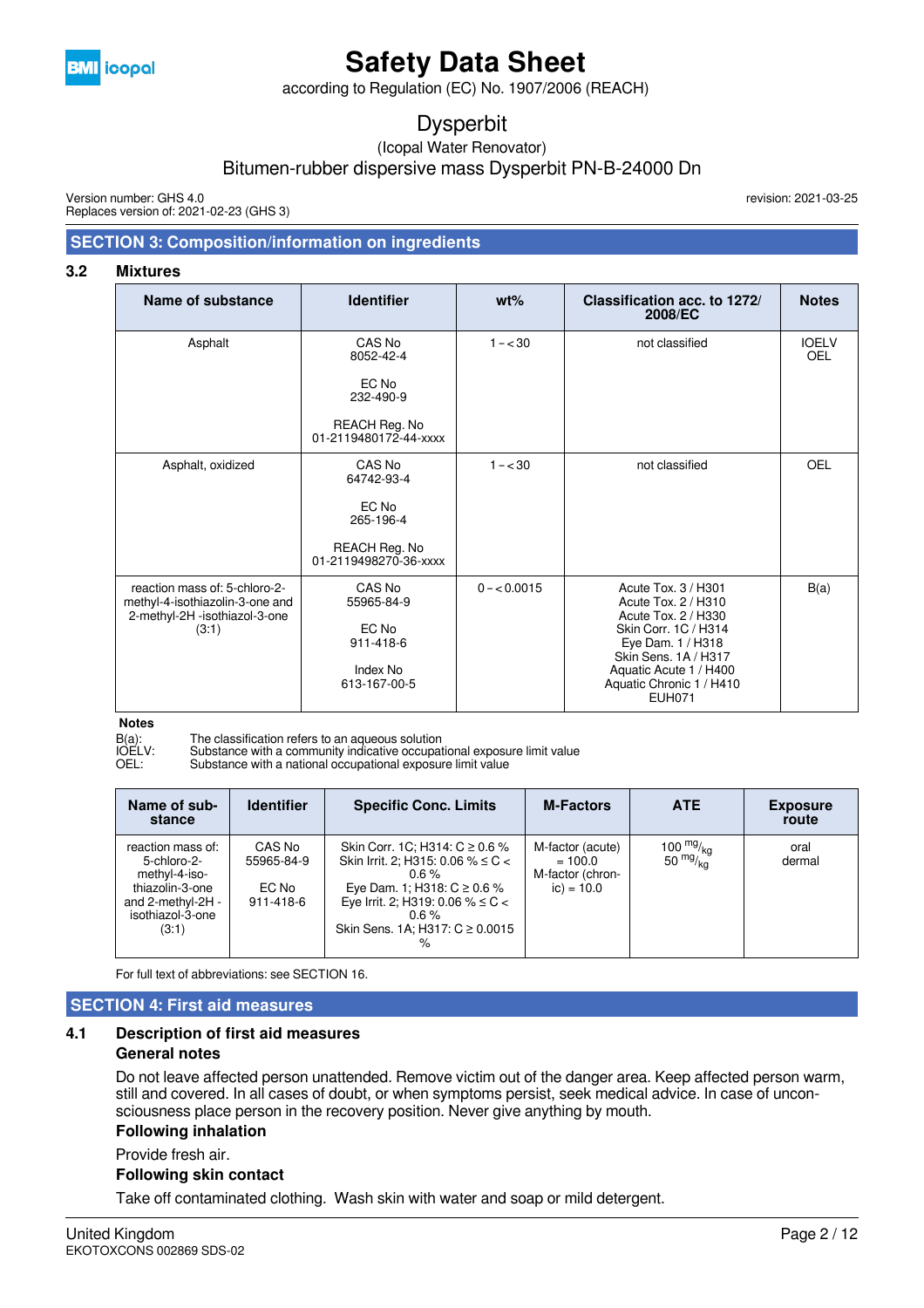

according to Regulation (EC) No. 1907/2006 (REACH)

# Dysperbit

(Icopal Water Renovator)

# Bitumen-rubber dispersive mass Dysperbit PN-B-24000 Dn

Version number: GHS 4.0 Replaces version of: 2021-02-23 (GHS 3) revision: 2021-03-25

#### **Following eye contact**

Irrigate copiously with clean, fresh water for at least 10 minutes, holding the eyelids apart. Remove contact lenses, if present and easy to do. Continue rinsing. Seek medical advice immediately.

#### **Following ingestion**

Rinse mouth with water (only if the person is conscious). Give nothing to eat or drink. Do NOT induce vomiting. Seek medical advice immediately.

#### **4.2 Most important symptoms and effects, both acute and delayed**

Description of known symptoms following exposure, if relevant - see section 11.

#### **4.3 Indication of any immediate medical attention and special treatment needed** Treat symptomatically.

### **SECTION 5: Firefighting measures**

## **5.1 Extinguishing media**

#### **Suitable extinguishing media**

water spray, water mist, foam, fire extinguishing powder, carbon dioxide (CO2), sand, product itself is noncombustible; adapt fire extinguishing measures to surrounding areas

#### **Unsuitable extinguishing media**

water jet

#### **5.2 Special hazards arising from the substance or mixture**

Not considered flammable under normal conditions but will burn at high temperatures. Cool closed containers exposed to fire with water spray.

#### **Hazardous combustion products**

carbon monoxide (CO), carbon dioxide (CO2), fumes

#### **5.3 Advice for firefighters**

Fire fighting crew should be adequately trained and equipped with self-contained breathing apparatus and full protective clothing. Fight fire with normal precautions from a reasonable distance. Do not allow firefighting water to enter drains or water courses. Collect contaminated firefighting water separately.

#### **SECTION 6: Accidental release measures**

#### **6.1 Personal precautions, protective equipment and emergency procedures**

Avoid contact with skin and eyes. Do not breathe vapours. Wear suitable protective clothing and gloves.

#### **6.2 Environmental precautions**

Keep away from drains, surface and ground water. Collect contaminated soil and dispose of it.

#### **6.3 Methods and material for containment and cleaning up**

#### **Advice on how to contain a spill**

Bunding. Covering of drains.

#### **Advice on how to clean up a spill**

Cover with non-combustible absorbent material. (kieselgur (diatomite), sand, wermikulit, universal binder).Collect to labelled, closed waste container and remove for disposal. When the spillage is removed wash contaminated surfaces with plenty of water.

#### **Appropriate containment techniques**

#### Use of adsorbent materials.

**Other information relating to spills and releases**

Ventilate affected area.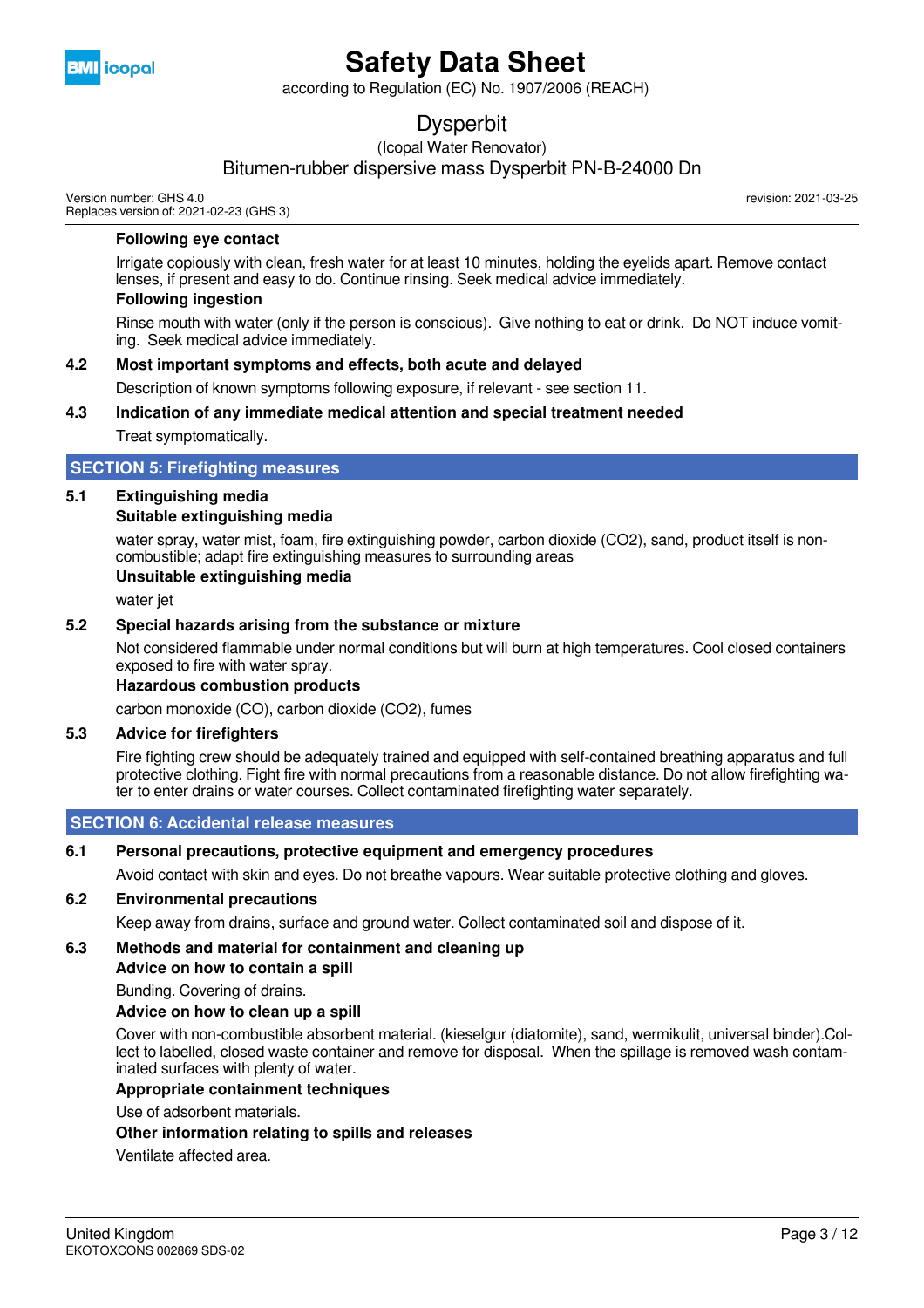

according to Regulation (EC) No. 1907/2006 (REACH)

# Dysperbit

(Icopal Water Renovator)

# Bitumen-rubber dispersive mass Dysperbit PN-B-24000 Dn

Version number: GHS 4.0 Replaces version of: 2021-02-23 (GHS 3)

#### **6.4 Reference to other sections**

Hazardous combustion products: see section 5. Personal protective equipment: see section 8. Incompatible materials: see section 10. Disposal considerations: see section 13.

#### **SECTION 7: Handling and storage**

#### **7.1 Precautions for safe handling Recommendations**

#### **• Measures to prevent fire as well as aerosol and dust generation**

Use only in well-ventilated areas.

#### **Advice on general occupational hygiene**

Wash hands after use. Do not eat, drink and smoke in work areas. Remove contaminated clothing and protective equipment before entering eating areas. Never keep food or drink in the vicinity of chemicals. Never place chemicals in containers that are normally used for food or drink. Keep away from food, drink and animal feedingstuffs.

### **7.2 Conditions for safe storage, including any incompatibilities**

Keep only in the original container in a cool, well-ventilated place. Keep container tightly closed.

### **• Protect against external exposure, such as**

high temperatures, frost, direct light irradiation

#### **7.3 Specific end use(s)**

Data are not available.

#### **SECTION 8: Exposure controls/personal protection**

#### **8.1 Control parameters**

#### **National limit values**

#### **Occupational exposure limit values (Workplace Exposure Limits)**

| Cou<br>ntry | Name of agent            | <b>CAS No</b> | <b>Iden</b><br>tifier | <b>TWA</b><br>[ppm] | <b>TWA</b><br>[mg]<br>m٠ | <b>STEL</b><br>[ppm] | <b>STEL</b><br>$\begin{bmatrix} \mathsf{mg} / \ \mathsf{m}^3 \end{bmatrix}$ | Ceil-<br>ing-C<br>[ppm] | Ceil-<br>ing-C<br>[mg/<br>m <sup>3</sup> l | <b>Nota</b><br>tion | Sour<br>ce    |
|-------------|--------------------------|---------------|-----------------------|---------------------|--------------------------|----------------------|-----------------------------------------------------------------------------|-------------------------|--------------------------------------------|---------------------|---------------|
| GB          | asphalt (petro-<br>leum) | 8052-42-<br>4 | <b>WEL</b>            |                     | 5                        |                      | 10                                                                          |                         |                                            | fume                | EH40/<br>2005 |

**Notation**<br>Ceiling-C

Ceiling-C Ceiling value is a limit value above which exposure should not occur

fume As fume<br>STFI Short-ter

Short-term exposure limit: a limit value above which exposure should not occur and which is related to a 15-minute period (unless otherwise specified)

TWA Time-weighted average (long-term exposure limit): measured or calculated in relation to a reference period of 8 hours timeweighted average (unless otherwise specified)

#### **Relevant DNELs/DMELs/PNECs and other threshold levels • relevant DNELs of components of the mixture**

| Name of sub-<br>stance | <b>CAS</b><br><b>No</b> | End-<br>point | <b>Threshold</b><br>level | Protection goal,<br>route of expos-<br>ure | Used in                | <b>Exposure time</b>    |
|------------------------|-------------------------|---------------|---------------------------|--------------------------------------------|------------------------|-------------------------|
| Asphalt, oxidized      | 64742-<br>$93-4$        | <b>DNEL</b>   | $2.9 \text{ mg/m}^3$      | human, inhalatory                          | worker (in-<br>dustry) | chronic - local effects |
| Asphalt                | 8052-42-                | DNEL          | $2.9 \text{ mg/m}^3$      | human, inhalatory                          | worker (in-<br>dustry) | chronic - local effects |

revision: 2021-03-25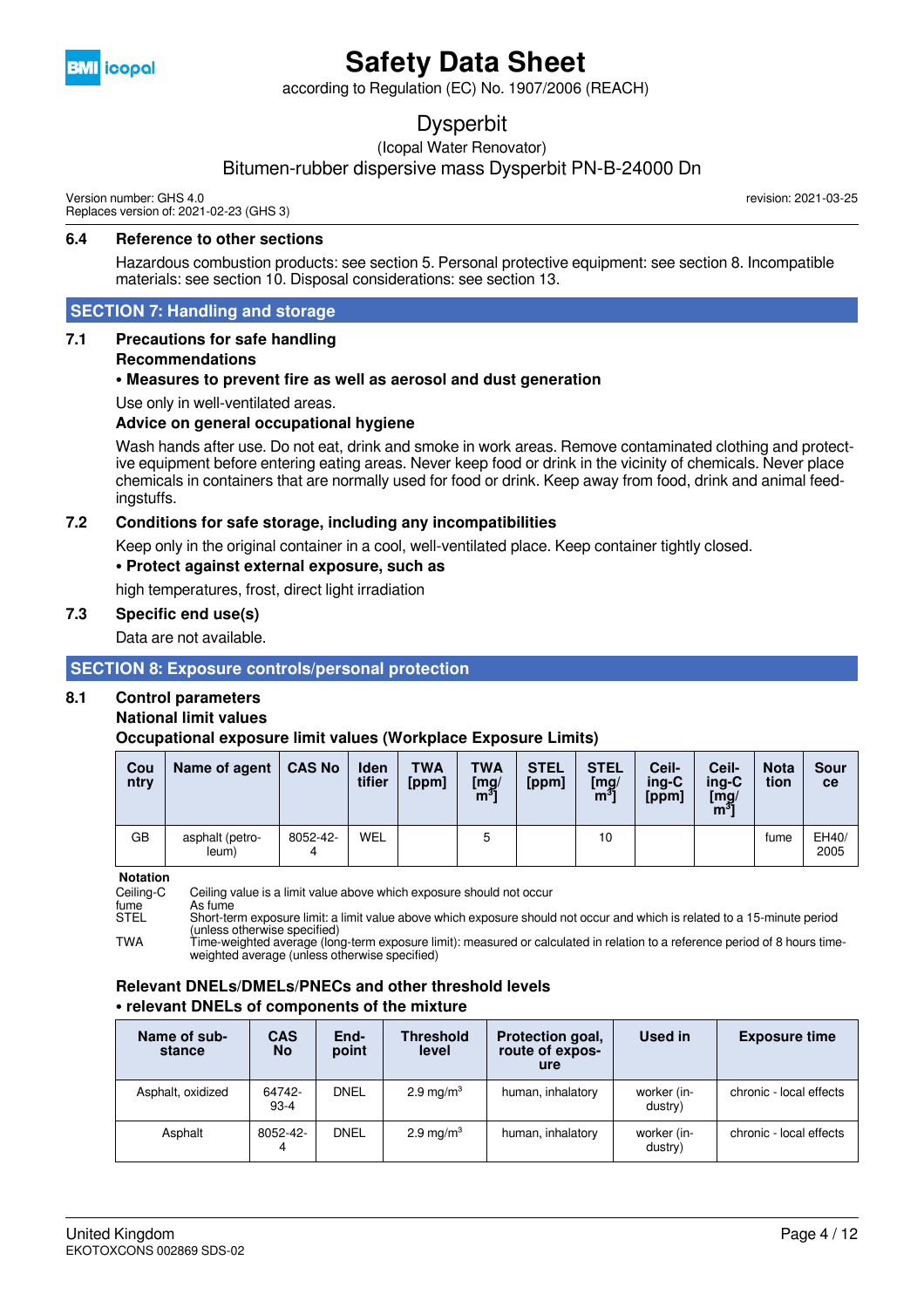

according to Regulation (EC) No. 1907/2006 (REACH)

# Dysperbit

(Icopal Water Renovator)

# Bitumen-rubber dispersive mass Dysperbit PN-B-24000 Dn

Version number: GHS 4.0 Replaces version of: 2021-02-23 (GHS 3) revision: 2021-03-25

#### **8.2 Exposure controls Appropriate engineering controls** General ventilation. **Individual protection measures (personal protective equipment) Eye/face protection**

If there is a risk of splash wear eye/face protection. **Skin protection**

### **• hand protection**

Wear suitable gloves. Protective gloves should be replaced immediately if damaged or in case of signs of wear.

#### **• type of material**

IIR: isobutene-isoprene (butyl) rubber, Nitrile, Viton, Neoprene

#### **• other protection measures**

Use protective clothing. Wash hands thoroughly after handling. Take recovery periods for skin regeneration. Preventive skin protection (barrier creams/ointments) is recommended.

#### **Respiratory protection**

Not required in normal conditions. In case of inadequate ventilation wear respiratory protection. Full face mask/ half mask/quarter mask (EN 136/140). Type: A-P2 (combined filters against particles and organic gases and vapours, colour code: Brown/White).

#### **Environmental exposure controls**

Use appropriate container to avoid environmental contamination. Keep away from drains, surface and ground water.

## **SECTION 9: Physical and chemical properties**

#### **9.1 Information on basic physical and chemical properties**

| Appearance                              |                                                                            |
|-----------------------------------------|----------------------------------------------------------------------------|
| Physical state                          | liquid (viscous)                                                           |
| Colour                                  | black                                                                      |
| Odour                                   | mild, characteristic for organics                                          |
| Other physical and chemical parameters  |                                                                            |
| pH (value)                              | >7 (1:1 volume mixture with water)                                         |
| Melting point/freezing point            | not determined                                                             |
| Initial boiling point and boiling range | not determined                                                             |
| Flash point                             | not determined                                                             |
| Evaporation rate                        | not determined                                                             |
| Flammability (solid, gas)               | not relevant                                                               |
| <b>Explosive limits</b>                 | not determined                                                             |
| Vapour pressure                         | not determined                                                             |
| Density                                 | not determined                                                             |
| Relative density                        | ca. 0.99 at 20 $^{\circ}$ C (water = 1)                                    |
| Solubility(ies)                         | Soluble in petroleum solvents                                              |
|                                         | min. 200% $(v/v)$                                                          |
| Partition coefficient                   |                                                                            |
|                                         | This information is not available.                                         |
|                                         | not determined                                                             |
| Viscosity                               | not determined                                                             |
| Particle characteristics                | No data available                                                          |
|                                         | Water solubility<br>n-octanol/water (log KOW)<br>Auto-ignition temperature |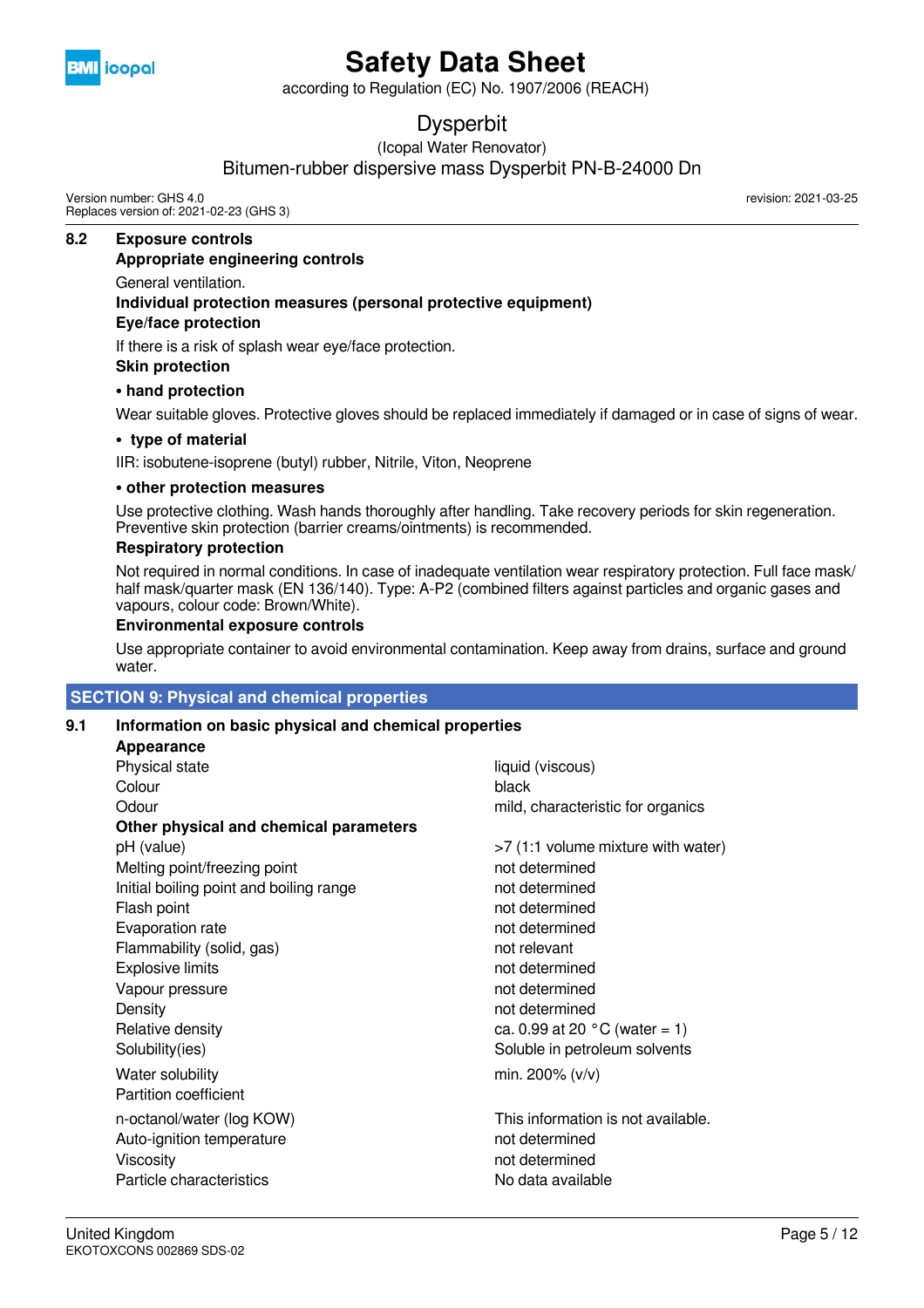

according to Regulation (EC) No. 1907/2006 (REACH)

# Dysperbit

(Icopal Water Renovator)

# Bitumen-rubber dispersive mass Dysperbit PN-B-24000 Dn

Version number: GHS 4.0 Replaces version of: 2021-02-23 (GHS 3)

### revision: 2021-03-25

#### **9.2 Other information**

| Information with regard to physical hazard classes | This product does not meet the criteria for classifica-<br>tion in any hazard class according to GHS |
|----------------------------------------------------|------------------------------------------------------------------------------------------------------|
| Other safety characteristics                       | There is no additional information                                                                   |

### **SECTION 10: Stability and reactivity**

#### **10.1 Reactivity**

This material is not reactive under normal ambient conditions.

#### **10.2 Chemical stability**

The material is stable under normal ambient and anticipated storage and handling conditions of temperature and pressure.

#### **10.3 Possibility of hazardous reactions**

No known hazardous reactions.

#### **10.4 Conditions to avoid**

There are no specific conditions known which have to be avoided.

#### **10.5 Incompatible materials**

strong oxidisers, strong acids, strong bases

#### **10.6 Hazardous decomposition products**

Reasonably anticipated hazardous decomposition products produced as a result of use, storage, spill and heating are not known. Hazardous combustion products: see section 5.

#### **SECTION 11: Toxicological information**

#### **11.1 Information on toxicological effects**

Test data are not available for the complete mixture.

#### **Classification procedure**

The method for classification of the mixture is based on ingredients of the mixture (additivity formula).

#### **Classification according to GHS (1272/2008/EC, CLP)**

This mixture does not meet the criteria for classification in accordance with Regulation No 1272/2008/EC. **Acute toxicity**

Shall not be classified as acutely toxic.

#### **• Acute toxicity of components of the mixture**

| <b>Name of substance</b> | <b>CAS No</b> | <b>Exposure</b><br>route | <b>Endpoint</b> | Value                      | <b>Species</b> |
|--------------------------|---------------|--------------------------|-----------------|----------------------------|----------------|
| Asphalt, oxidized        | 64742-93-4    | oral                     | LD50            | $>5,000$ mg/ <sub>ka</sub> | rat            |
| Asphalt, oxidized        | 64742-93-4    | dermal                   | LD50            | $>2,000$ mg/ <sub>kg</sub> | rabbit         |
| Asphalt, oxidized        | 64742-93-4    | inhalation: ya-<br>pour  | <b>LC50</b>     | >94.4 $mg/m^{3}/4h$        | rat            |
| Asphalt                  | 8052-42-4     | oral                     | LD50            | $>5,000$ mg/ <sub>ka</sub> | rat            |
| Asphalt                  | 8052-42-4     | dermal                   | LD50            | $>2,000$ mg/ <sub>kg</sub> | rabbit         |
| Asphalt                  | 8052-42-4     | inhalation: va-<br>pour  | <b>LC50</b>     | >94.4 $mg/m^{3}/4h$        | rat            |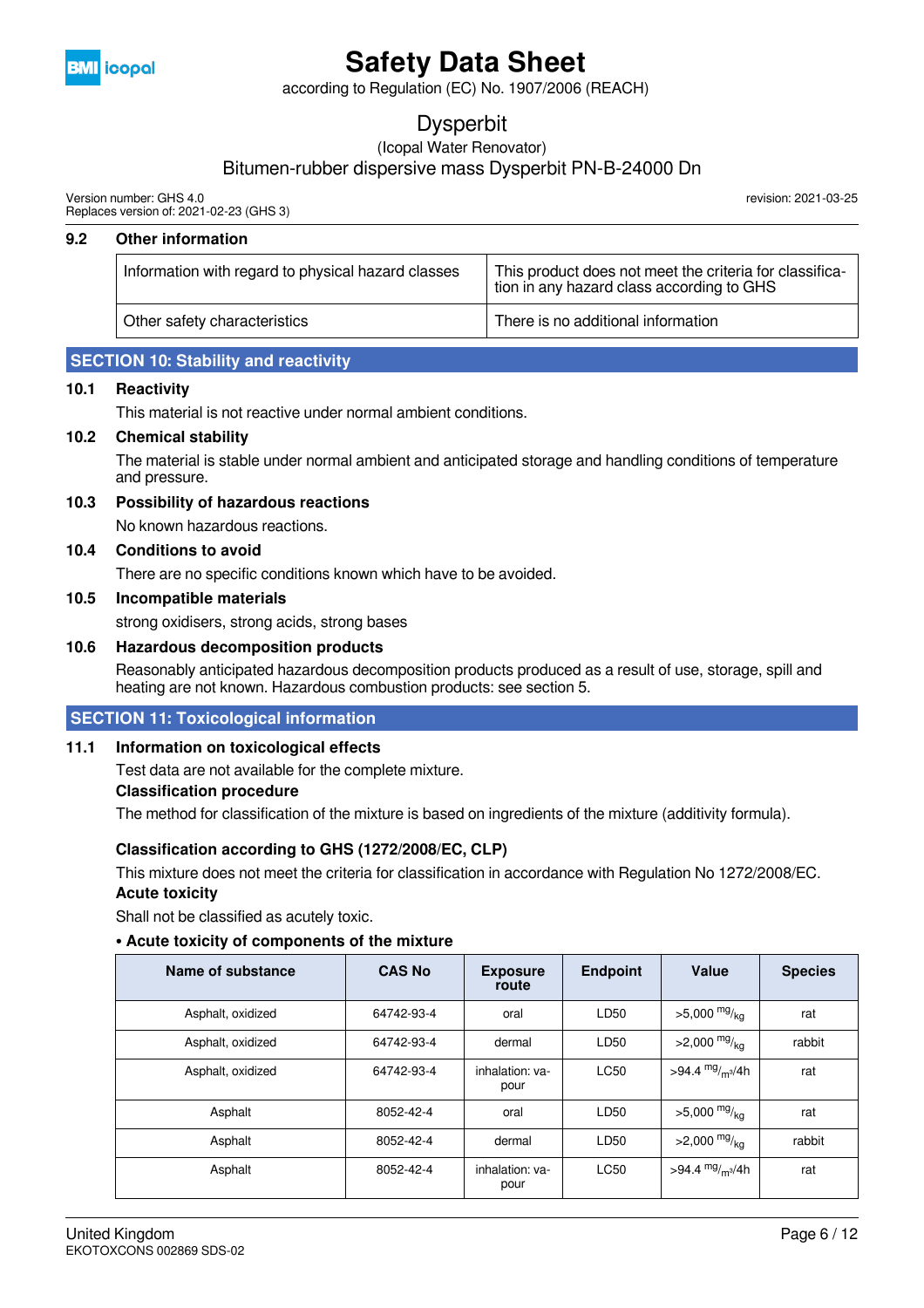

according to Regulation (EC) No. 1907/2006 (REACH)

# Dysperbit

(Icopal Water Renovator)

# Bitumen-rubber dispersive mass Dysperbit PN-B-24000 Dn

Version number: GHS 4.0 Replaces version of: 2021-02-23 (GHS 3) revision: 2021-03-25

## **Skin corrosion/irritation**

Shall not be classified as corrosive/irritant to skin.

### **Serious eye damage/eye irritation**

Shall not be classified as seriously damaging to the eye or eye irritant.

#### **Respiratory or skin sensitisation**

Contains reaction mass of: 5-chloro-2-methyl-4-isothiazolin-3-one and 2-methyl-2H -isothiazol-3-one (3:1). May produce an allergic reaction.

### **Summary of evaluation of the CMR properties**

Shall not be classified as germ cell mutagenic, carcinogenic nor as a reproductive toxicant.

#### **Specific target organ toxicity (STOT)**

Shall not be classified as a specific target organ toxicant.

#### **Aspiration hazard**

Shall not be classified as presenting an aspiration hazard.

### **Symptoms related to the physical, chemical and toxicological characteristics**

#### **• If swallowed**

abdominal pain, nausea

### **• If in eyes**

irritation, conjunctival suffusion

### **• If inhaled**

no information available

#### **• If on skin**

irritation, allergic reactions

#### **11.2 Information on other hazards**

There is no additional information.

## **SECTION 12: Ecological information**

## **12.1 Toxicity**

Shall not be classified as hazardous to the aquatic environment.

#### **Aquatic toxicity (acute)**

Test data are not available for the complete mixture.

#### **Aquatic toxicity (acute) of components of the mixture**

| Name of substance | <b>CAS No</b> | <b>Endpoint</b> | Value                 | <b>Species</b>                            | <b>Exposure</b><br>time |
|-------------------|---------------|-----------------|-----------------------|-------------------------------------------|-------------------------|
| Asphalt, oxidized | 64742-93-4    | <b>LL50</b>     | $>1,000$ mg/          | rainbow trout                             | 96 h                    |
| Asphalt, oxidized | 64742-93-4    | <b>EL50</b>     | $>1,000$ mg/          | algae                                     | 72 h                    |
| Asphalt           | 8052-42-4     | <b>LL50</b>     | $>1,000 \frac{mg}{l}$ | rainbow trout<br>(Oncorhynchus<br>mykiss) | 96 h                    |
| Asphalt           | 8052-42-4     | EL50            | $>1,000$ mg/          | algae                                     | 72 h                    |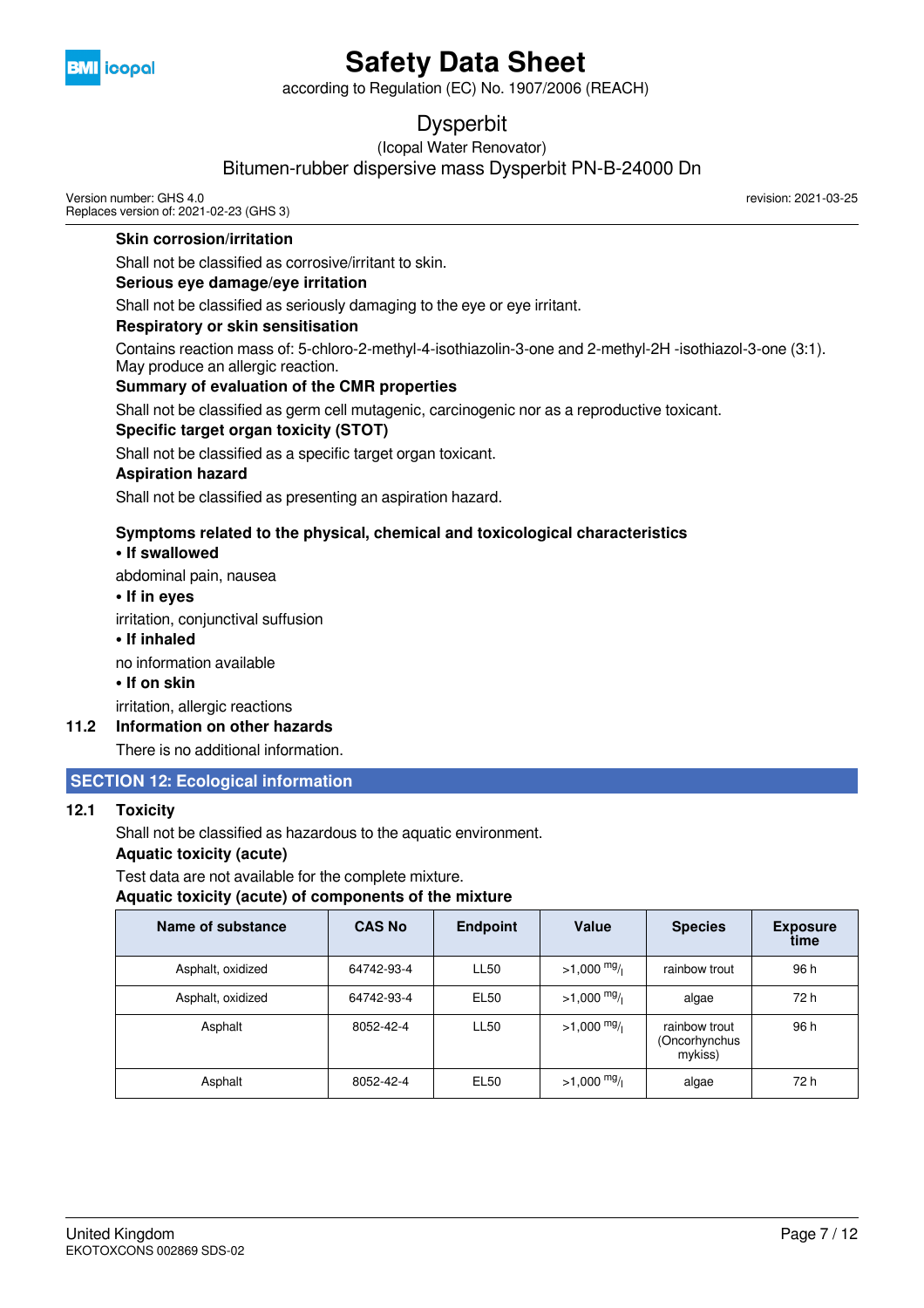

according to Regulation (EC) No. 1907/2006 (REACH)

# Dysperbit

(Icopal Water Renovator)

Bitumen-rubber dispersive mass Dysperbit PN-B-24000 Dn

Version number: GHS 4.0 Replaces version of: 2021-02-23 (GHS 3)

**Aquatic toxicity (chronic)**

revision: 2021-03-25

| Aquatic toxicity (chronic) of components of the mixture |               |                 |                       |                                           |                         |  |  |
|---------------------------------------------------------|---------------|-----------------|-----------------------|-------------------------------------------|-------------------------|--|--|
| Name of substance                                       | <b>CAS No</b> | <b>Endpoint</b> | Value                 | <b>Species</b>                            | <b>Exposure</b><br>time |  |  |
| Asphalt, oxidized                                       | 64742-93-4    | <b>NOAEL</b>    | $>1,000$ mg/          | daphnia magna                             | 21 <sub>d</sub>         |  |  |
| Asphalt, oxidized                                       | 64742-93-4    | <b>NOAEL</b>    | $>1,000 \frac{mg}{l}$ | rainbow trout                             | 28 d                    |  |  |
| Asphalt                                                 | 8052-42-4     | <b>NOAEL</b>    | $>1,000$ mg/          | daphnia magna                             | 21 <sub>d</sub>         |  |  |
| Asphalt                                                 | 8052-42-4     | <b>NOEC</b>     | $>1,000$ mg/          | rainbow trout<br>(Oncorhynchus<br>mykiss) | 28 d                    |  |  |

### **Biodegradation**

Asphalt: no data available - UVCB substance

#### **12.2 Persistence and degradability Degradability of components of the mixture**

| Name of substance               | <b>CAS No</b> | <b>Notes</b>                                         |  |  |
|---------------------------------|---------------|------------------------------------------------------|--|--|
| Asphalt, oxidized<br>64742-93-4 |               | hydrolysis - not relevant, photolysis - not relevant |  |  |
| Asphalt<br>8052-42-4            |               | hydrolysis - not relevant, photolysis - not relevant |  |  |

#### **12.3 Bioaccumulative potential**

The substances contained in this mixture have no potential for bioaccumulation.

#### **12.4 Mobility in soil**

Data are not available.

#### **12.5 Results of PBT and vPvB assessment**

This mixture does not contain any substances that are assessed to be a PBT or a vPvB.

#### **12.6 Endocrine disrupting properties**

None of the ingredients are listed.

#### **12.7 Other adverse effects**

Data are not available.

#### **SECTION 13: Disposal considerations**

#### **13.1 Waste treatment methods**

#### **Waste treatment-relevant information**

Dispose of contents/container to an authorized waste treatment facility.

#### **Sewage disposal-relevant information**

Do not empty into drains. Avoid release to the environment. Refer to special instructions/safety data sheets. **Waste treatment of containers/packagings**

Completely emptied packages can be recycled. Handle contaminated packages in the same way as the substance itself.

#### **Remarks**

Please consider the relevant national or regional provisions. Waste shall be separated into the categories that can be handled separately by the local or national waste management facilities.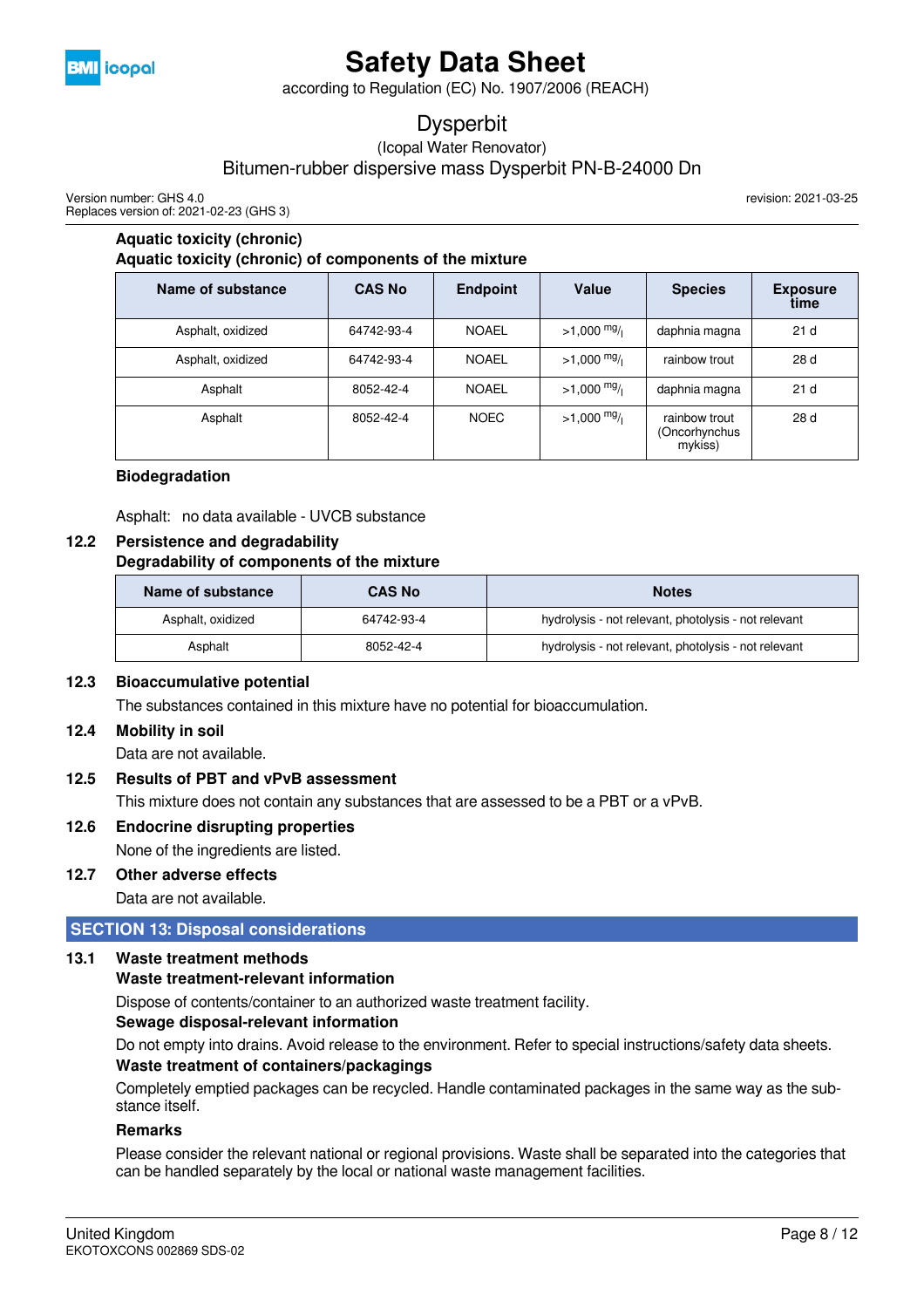

according to Regulation (EC) No. 1907/2006 (REACH)

# Dysperbit

(Icopal Water Renovator)

# Bitumen-rubber dispersive mass Dysperbit PN-B-24000 Dn

 **SECTION 14: Transport information 14.1** UN number or ID number **not subject to transport requlations 14.2** UN proper shipping name not relevant **14.3** Transport hazard class(es) Class **Class** - The Class of the Class of the Class of the Class of the Class of the Class of the Class of the C **14.4** Packing group **not assigned to a packing group** not assigned to a packing group **14.5** Environmental hazards **none** is none (not one) (non-environmentally hazardous acc. to the dangerous goods regulations) **14.6** Special precautions for user There is no additional information. **14.7** Maritime transport in bulk according to IMO instruments The cargo is not intended to be carried in bulk. **Information for each of the UN Model Regulations • Transport of dangerous goods by road, rail and inland waterway (ADR/RID/ADN)** Not subject to ADR, RID and ADN. **• International Maritime Dangerous Goods Code (IMDG)** Not subject to IMDG. **• International Civil Aviation Organization (ICAO-IATA/DGR)** Not subject to ICAO-IATA.  **SECTION 15: Regulatory information 15.1 Safety, health and environmental regulations/legislation specific for the substance or mixture Relevant provisions of the European Union (EU) • Restrictions according to REACH, Annex XVII:** None of the ingredients are listed. **• List of substances subject to authorisation (REACH, Annex XIV) / SVHC - candidate list** None of the ingredients are listed. **• Regulation 166/2006/EC concerning the establishment of a European Pollutant Release and Transfer Register (PRTR)** Version number: GHS 4.0 Replaces version of: 2021-02-23 (GHS 3) revision: 2021-03-25

none of the ingredients are listed

**• Water Framework Directive (WFD)**

| Name of substance                                                                                           | <b>CAS No</b> | Listed in | <b>Remarks</b> |
|-------------------------------------------------------------------------------------------------------------|---------------|-----------|----------------|
| reaction mass of: 5-chloro-2-methyl-4-iso-<br>thiazolin-3-one and 2-methyl-2H -isothiazol-3-<br>one $(3:1)$ |               |           |                |

**Legend**

A) Indicative list of the main pollutants

#### **15.2 Chemical Safety Assessment**

The Chemical Safety Assessment is not required for the mixture. Chemical safety assessment has been carried out for some of the substances in the mixture.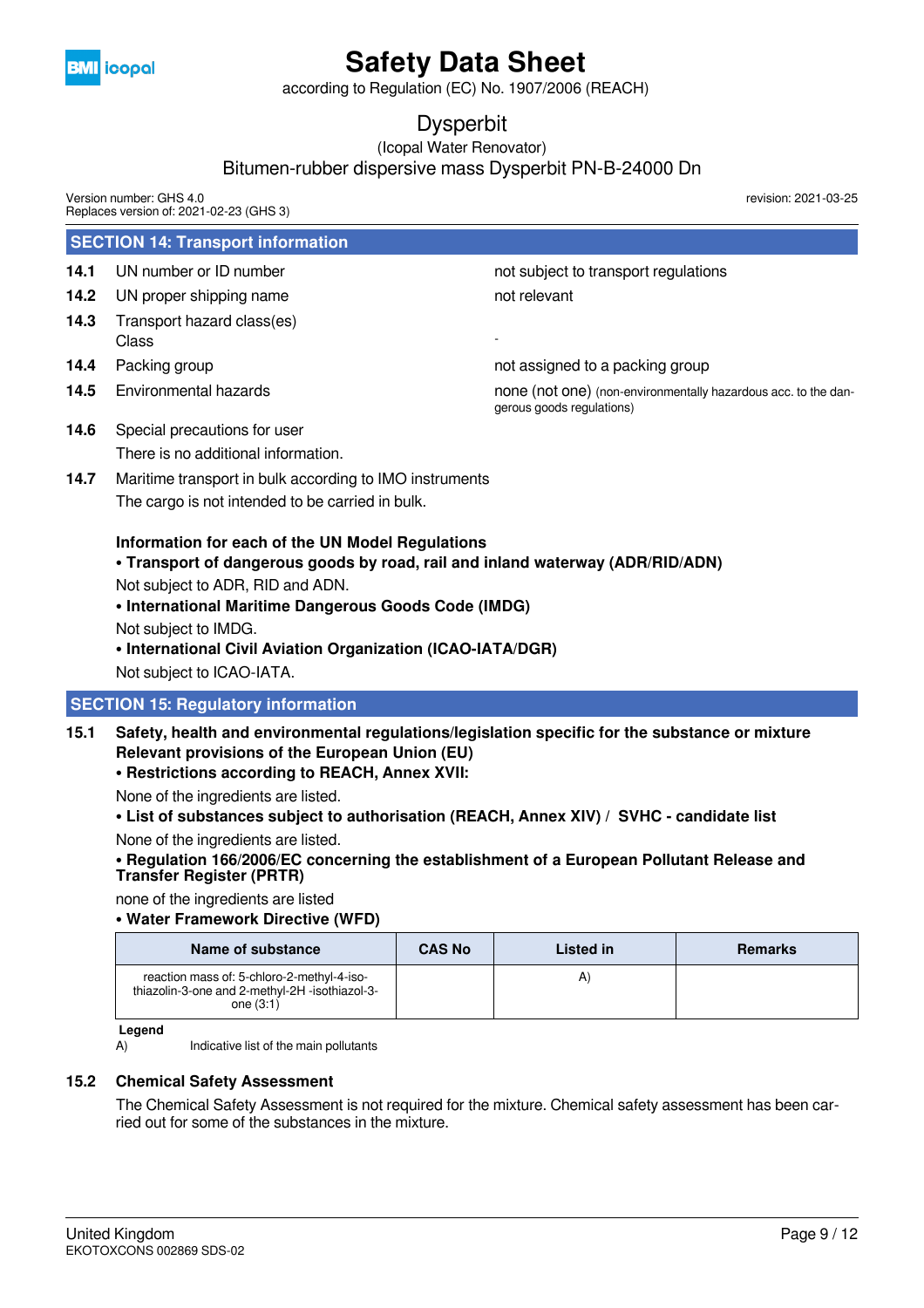

according to Regulation (EC) No. 1907/2006 (REACH)

# Dysperbit

(Icopal Water Renovator)

# Bitumen-rubber dispersive mass Dysperbit PN-B-24000 Dn

Version number: GHS 4.0 Replaces version of: 2021-02-23 (GHS 3)

 **SECTION 16: Other information**

revision: 2021-03-25

# **16.1 Indication of changes (revised safety data sheet)**

| <b>Section</b> | Former entry (text/value)                                                                   | Actual entry (text/value)                                                                                                                                 |
|----------------|---------------------------------------------------------------------------------------------|-----------------------------------------------------------------------------------------------------------------------------------------------------------|
| 1.1            | Trade name:<br><b>ICOPAL WATER RENOVATOR</b><br>Bitumen-rubber dispersive mass Dysperbit Dn | Trade name:<br>Dysperbit<br>(Icopal Water Renovator)                                                                                                      |
| 9.1            | Explosive properties:<br>none (not one)                                                     |                                                                                                                                                           |
| 9.1            | Oxidising properties:<br>none (not one)                                                     |                                                                                                                                                           |
| 9.1            |                                                                                             | Particle characteristics:<br>No data available                                                                                                            |
| 9.2            | Other information:<br>There is no additional information.                                   | Other information                                                                                                                                         |
| 9.2            |                                                                                             | Information with regard to physical hazard classes:<br>This product does not meet the criteria for classification in<br>any hazard class according to GHS |
| 9.2            |                                                                                             | Other safety characteristics:<br>There is no additional information                                                                                       |
| 11.2           |                                                                                             | Information on other hazards:<br>There is no additional information.                                                                                      |
| 12.6           | Other adverse effects:<br>Data are not available.                                           | Endocrine disrupting properties:<br>None of the ingredients are listed.                                                                                   |
| 12.6           | Endocrine disrupting potential:<br>None of the ingredients are listed.                      |                                                                                                                                                           |

#### **Abbreviations and acronyms**

| Abbr.                  | Descriptions of used abbreviations                                                                                                                                                                                       |
|------------------------|--------------------------------------------------------------------------------------------------------------------------------------------------------------------------------------------------------------------------|
| Acute Tox.             | Acute toxicity                                                                                                                                                                                                           |
| <b>ADN</b>             | Accord européen relatif au transport international des marchandises dangereuses par voies de navigation<br>intérieures (European Agreement concerning the International Carriage of Dangerous Goods by Inland Waterways) |
| <b>ADR</b>             | Accord européen relatif au transport international des marchandises dangereuses par route (European Agreement<br>concerning the International Carriage of Dangerous Goods by Road)                                       |
| <b>Aquatic Acute</b>   | Hazardous to the aquatic environment - acute hazard                                                                                                                                                                      |
| <b>Aquatic Chronic</b> | Hazardous to the aquatic environment - chronic hazard                                                                                                                                                                    |
| <b>ATE</b>             | <b>Acute Toxicity Estimate</b>                                                                                                                                                                                           |
| CAS                    | Chemical Abstracts Service (service that maintains the most comprehensive list of chemical substances)                                                                                                                   |
| Ceiling-C              | Ceiling value                                                                                                                                                                                                            |
| <b>CLP</b>             | Regulation (EC) No 1272/2008 on classification, labelling and packaging of substances and mixtures                                                                                                                       |
| <b>CMR</b>             | Carcinogenic, Mutagenic or toxic for Reproduction                                                                                                                                                                        |
| <b>DGR</b>             | Dangerous Goods Regulations (see IATA/DGR)                                                                                                                                                                               |
| <b>DMEL</b>            | Derived Minimal Effect Level                                                                                                                                                                                             |
| <b>DNEL</b>            | Derived No-Effect Level                                                                                                                                                                                                  |
| EC No                  | The EC Inventory (EINECS, ELINCS and the NLP-list) is the source for the seven-digit EC number, an identifier of<br>substances commercially available within the EU (European Union)                                     |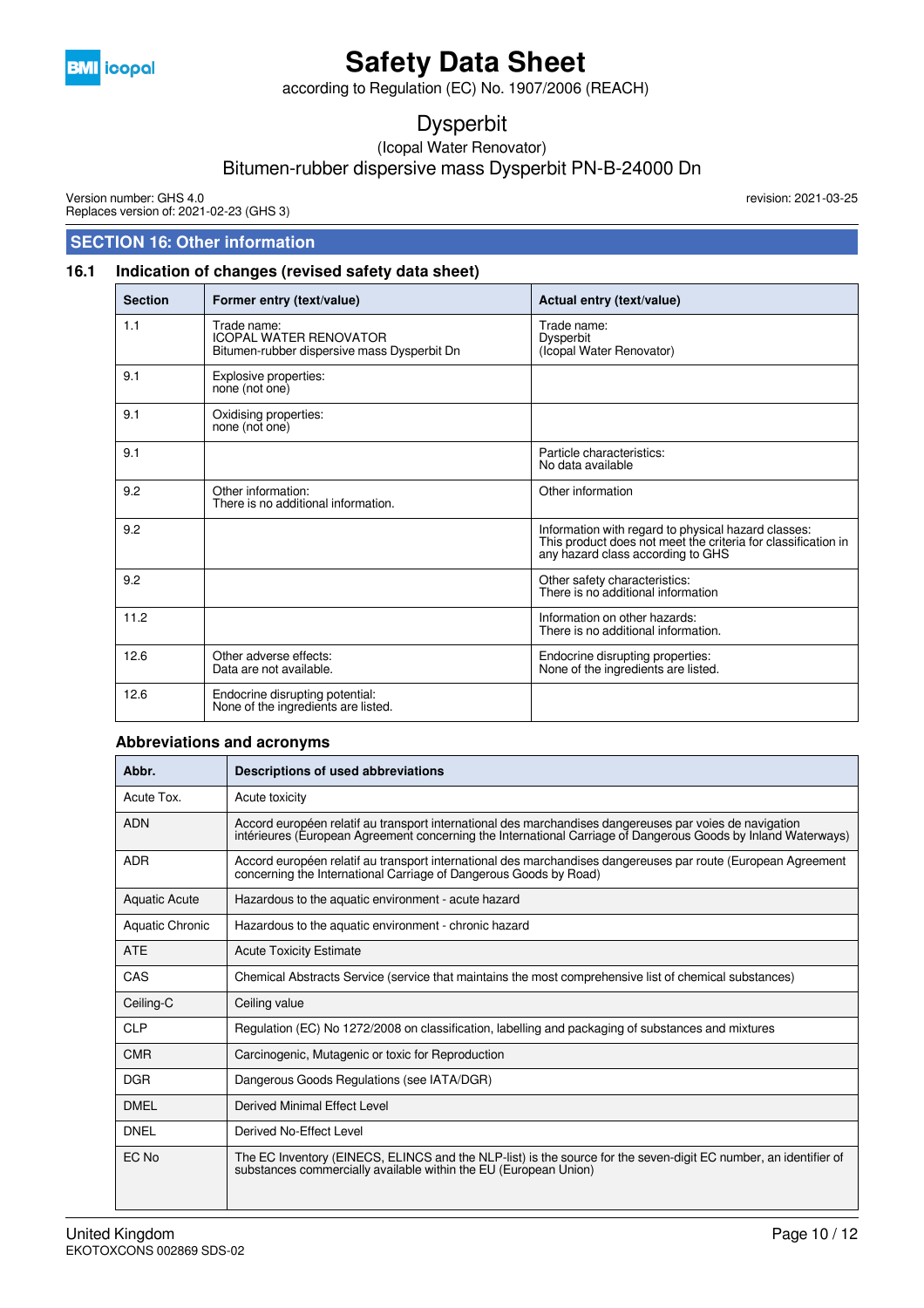

according to Regulation (EC) No. 1907/2006 (REACH)

# Dysperbit

## (Icopal Water Renovator)

Bitumen-rubber dispersive mass Dysperbit PN-B-24000 Dn

Version number: GHS 4.0 Replaces version of: 2021-02-23 (GHS 3) revision: 2021-03-25

| Abbr.           | Descriptions of used abbreviations                                                                                                                                                                                                                                                               |  |
|-----------------|--------------------------------------------------------------------------------------------------------------------------------------------------------------------------------------------------------------------------------------------------------------------------------------------------|--|
| EH40/2005       | EH40/2005 Workplace exposure limits (http://www.nationalarchives.gov.uk/doc/open-government-licence/)                                                                                                                                                                                            |  |
| <b>EINECS</b>   | European Inventory of Existing Commercial Chemical Substances                                                                                                                                                                                                                                    |  |
| EL50            | Effective Loading 50 %: the EL50 corresponds to the loading rate required to produce a response in 50% of the<br>test organisms                                                                                                                                                                  |  |
| <b>ELINCS</b>   | European List of Notified Chemical Substances                                                                                                                                                                                                                                                    |  |
| Eye Dam.        | Seriously damaging to the eye                                                                                                                                                                                                                                                                    |  |
| Eye Irrit.      | Irritant to the eye                                                                                                                                                                                                                                                                              |  |
| <b>GHS</b>      | "Globally Harmonized System of Classification and Labelling of Chemicals" developed by the United Nations                                                                                                                                                                                        |  |
| <b>IATA</b>     | International Air Transport Association                                                                                                                                                                                                                                                          |  |
| <b>IATA/DGR</b> | Dangerous Goods Regulations (DGR) for the air transport (IATA)                                                                                                                                                                                                                                   |  |
| <b>ICAO</b>     | International Civil Aviation Organization                                                                                                                                                                                                                                                        |  |
| <b>IMDG</b>     | International Maritime Dangerous Goods Code                                                                                                                                                                                                                                                      |  |
| index No        | The Index number is the identification code given to the substance in Part 3 of Annex VI to Regulation (EC) No<br>1272/2008                                                                                                                                                                      |  |
| LC50            | Lethal Concentration 50%: the LC50 corresponds to the concentration of a tested substance causing 50 % lethal-<br>ity during a specified time interval                                                                                                                                           |  |
| LD50            | Lethal Dose 50 %: the LD50 corresponds to the dose of a tested substance causing 50 % lethality during a spe-<br>cified time interval                                                                                                                                                            |  |
| <b>LL50</b>     | Lethal Loading 50 %: the LL50 corresponds to the loading rate causing 50 % lethality                                                                                                                                                                                                             |  |
| M-factor        | Means a multiplying factor. It is applied to the concentration of a substance classified as hazardous to the aquatic<br>environment acute category 1 or chronic category 1, and is used to derive by the summation method the classifica-<br>tion of a mixture in which the substance is present |  |
| <b>NLP</b>      | No-Longer Polymer                                                                                                                                                                                                                                                                                |  |
| <b>NOAEL</b>    | No Observed Adverse Effect Level                                                                                                                                                                                                                                                                 |  |
| <b>NOEC</b>     | No Observed Effect Concentration                                                                                                                                                                                                                                                                 |  |
| <b>PBT</b>      | Persistent, Bioaccumulative and Toxic                                                                                                                                                                                                                                                            |  |
| <b>PNEC</b>     | <b>Predicted No-Effect Concentration</b>                                                                                                                                                                                                                                                         |  |
| ppm             | Parts per million                                                                                                                                                                                                                                                                                |  |
| <b>REACH</b>    | Registration, Evaluation, Authorisation and Restriction of Chemicals                                                                                                                                                                                                                             |  |
| <b>RID</b>      | Règlement concernant le transport International ferroviaire des marchandises Dangereuses (Regulations concern-<br>ing the International carriage of Dangerous goods by Rail)                                                                                                                     |  |
| Skin Corr.      | Corrosive to skin                                                                                                                                                                                                                                                                                |  |
| Skin Irrit.     | Irritant to skin                                                                                                                                                                                                                                                                                 |  |
| Skin Sens.      | Skin sensitisation                                                                                                                                                                                                                                                                               |  |
| <b>STEL</b>     | Short-term exposure limit                                                                                                                                                                                                                                                                        |  |
| <b>SVHC</b>     | Substance of Very High Concern                                                                                                                                                                                                                                                                   |  |
| <b>TWA</b>      | Time-weighted average                                                                                                                                                                                                                                                                            |  |
| vPvB            | Very Persistent and very Bioaccumulative                                                                                                                                                                                                                                                         |  |
| <b>WEL</b>      | Workplace exposure limit                                                                                                                                                                                                                                                                         |  |